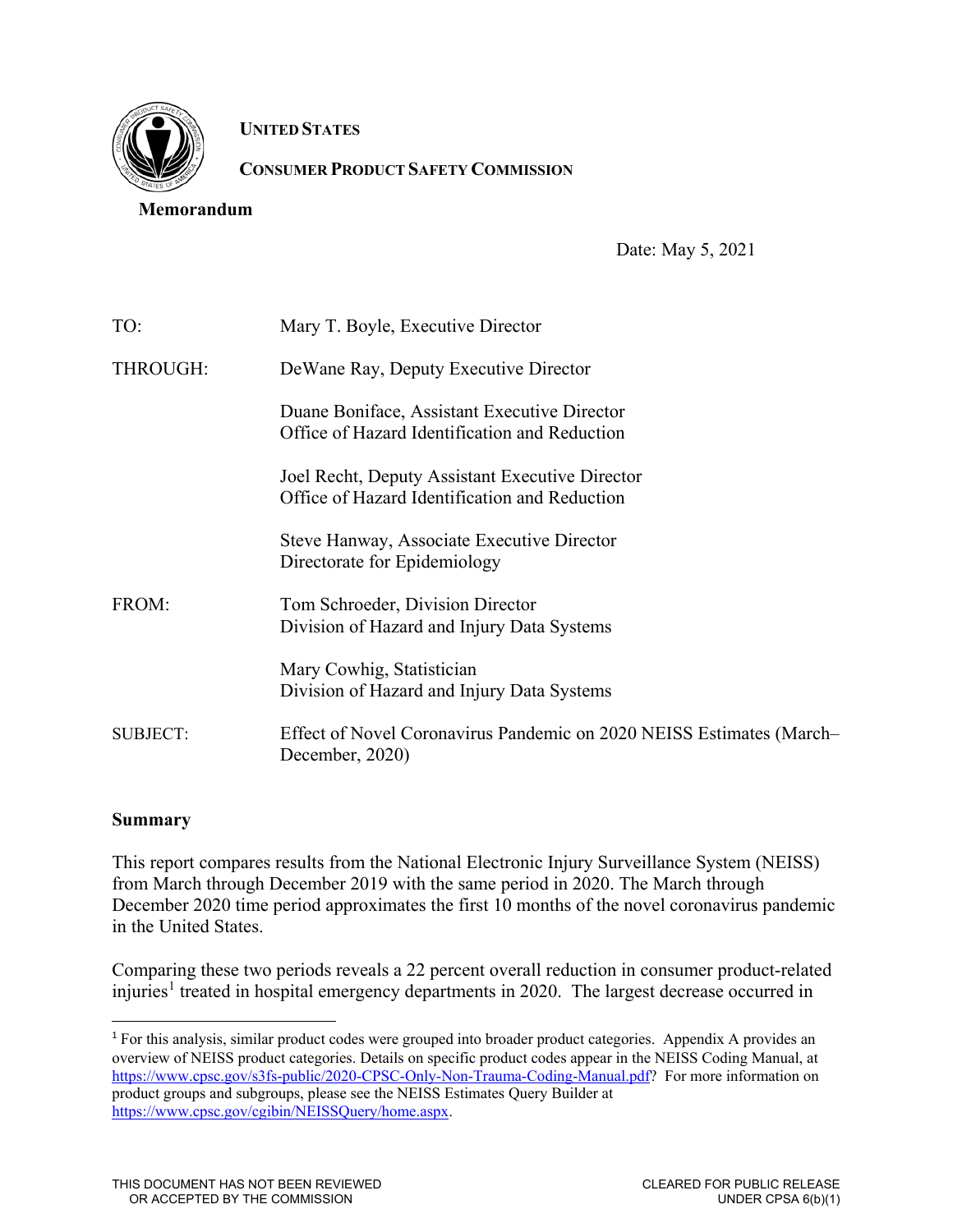April 2020 (45 percent lower than April 2019). From June to December 2020, the decrease in reported injuries for each month compared to the same month in 2019 ranged from 14 percent to 19 percent, perhaps as a result of some states going to less-restrictive or loosening shelter-inplace and social-distancing orders.

## **Social Context**

The NEISS data from March through December 2020 showed significant changes in some categories of product-related injuries treated in hospital emergency departments (EDs). The CPSC Statistical Support Branch, Division of Hazard and Injury Data Systems, observed changes in the nature and volume of injuries treated. These changes correlate with public health measures to combat the spread of COVID-19 throughout the United States.

In March 2020, acting on guidance from the U.S. Centers for Disease Control and Prevention and the National Institutes of Health, state and local governments issued a variety of orders with significant impacts on social behavior. State and local public health orders restricted gathering and movement and imposed masking and social distancing requirements. Many schools and employers transitioned to remote learning and working. Broad classes of businesses and public facilities, such as gyms, pools, and other high-density recreational facilities, were restricted or closed. Many school and community-based organized sports and recreation programs reduced or suspended operation. Service, hospitality, sports, and entertainment industries were similarly restricted or closed. The extent and duration of these changes varied from community to community. Displacement from gyms and entertainment coincided with increased home and outdoor-focused activities, including use of home exercise equipment, home improvements, and outdoor recreational activities.

In response to the COVID-19 pandemic, health care systems adjusted their operations to combat a highly infectious airborne pathogen. Some hospitals surged intensive care unit and emergency department capacity and shifted medical staff from various disciplines to meet the increasing COVID-19 patient load. In addition, hospitals restricted access to their facilities to prevent unnecessary spread of the virus. Emergency departments, which are the reporting entities for NEISS data, experienced periodic surges that required triage of patients. Patients with less severe injuries were likely seen in other settings, such as physician offices, urgent care, and convenience care centers. Media reported that members of the public avoided seeking care at hospitals for fear of exposure to COVID-19. Hospitals suspended or cancelled treatment of non-life-threatening conditions and elective surgeries.<sup>[2](#page-1-0),[3](#page-1-1)</sup>

<span id="page-1-0"></span><sup>2</sup> Hartnett KP, Kite-Powell A, DeVies J, et al., Impact of the COVID-19 Pandemic on Emergency Department Visits – United States, January 1, 2019 – May 30, 2020. MMWR Morb Mortal Wkly Rep 2020; 69:699-704. DOI: http://dx.doi.org/10.15585/mmwr.mm6923el

<span id="page-1-1"></span><sup>3</sup> Brubaker, Harold. "ER visits remain down across Philadelphia region, as COVID-19 fears keep people home", The Philadelphia Inquirer, March 27, 2021, https://www.inquirer.com/business/health/chop-penn-medicine-main-linetower-emergency-visits-decline-covid-19-20210327.html.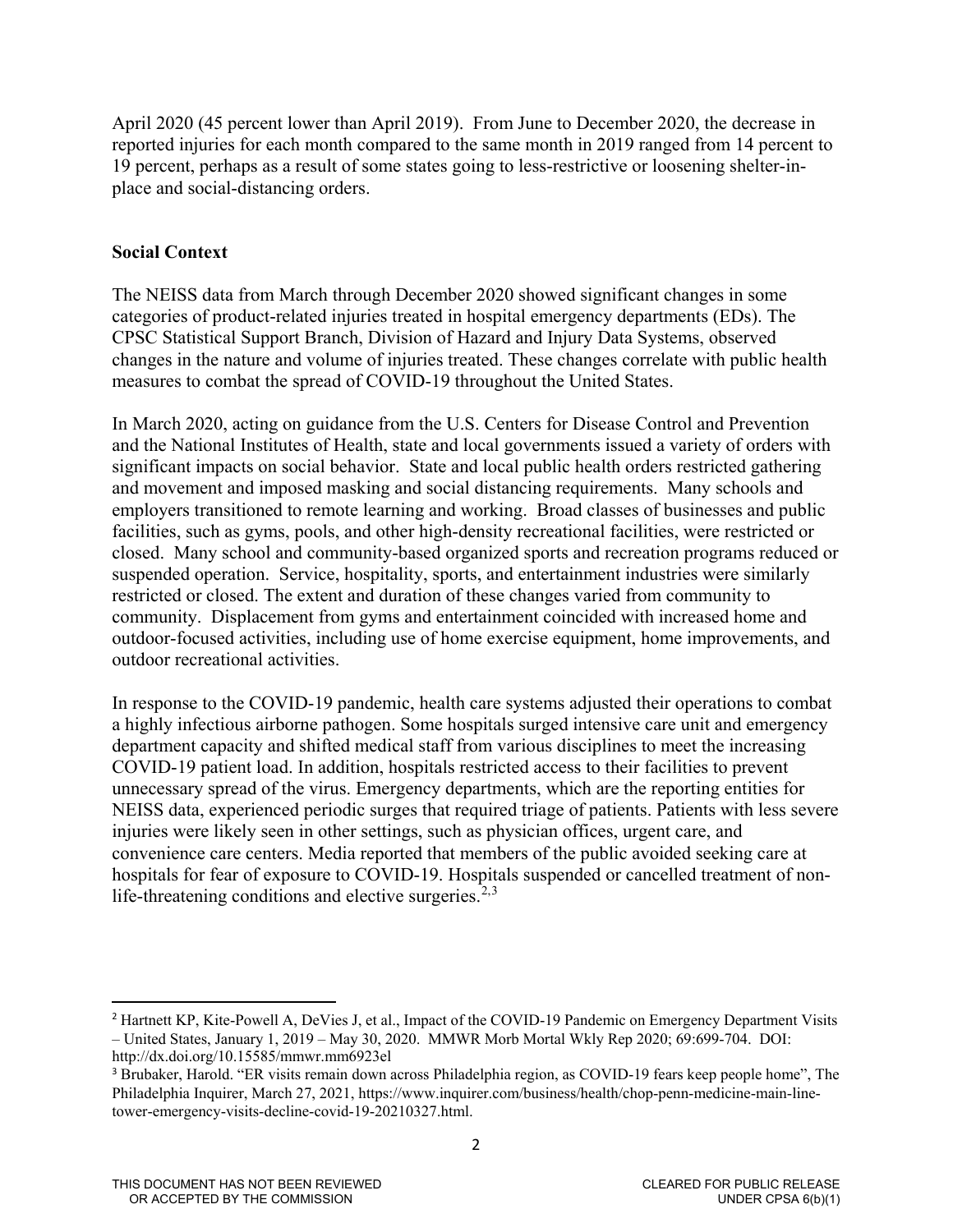## **The National Electronic Injury Surveillance System**

The NEISS, a statistical sample of 96 hospitals, collects data from emergency departments about injuries associated with the use of consumer products. NEISS is based on a nationally representative probability sample of hospitals in the United States and its territories. The current NEISS sample consists of five strata: four representing hospital emergency departments of differing sizes and a fifth representing emergency departments from children's hospitals.

Each participating NEISS hospital reports patient information for every emergency-department visit associated with a consumer product or a poisoning to a child younger than 5 years of age. The total number of product-related hospital emergency department visits nationwide can be estimated from the sample of cases reported in the NEISS. The number of hospitals actively reporting data to the NEISS varies by month and year.

### **Broad Observations**

The 2020 NEISS data showed an overall reduction in product-related injuries of 22 percent. However, the incidence of more severe injuries requiring hospitalization was stable, indicating that less severe injuries accounted for the overall reduction in ED-treated injuries. The NEISS data do not include product-related injuries treated by care providers other than the emergency department, such as urgent care centers and physician's offices. Furthermore, the NEISS data do not capture most fatalities, which may occur before arrival at the emergency department or after patients are admitted to the hospital. For other sources of publicly available data, including reports from medical examiners and coroners, death certificates, news clips, and in-depth investigations, please visit: [https://cpsc.gov/Research--Statistics/Clearinghouse-Online-Query-](https://cpsc.gov/Research--Statistics/Clearinghouse-Online-Query-Tool)[Tool.](https://cpsc.gov/Research--Statistics/Clearinghouse-Online-Query-Tool) Note, however, that death certificate data for 2019 and 2020 are incomplete because there may be a lag of up to 2-3 years in receiving death certificate data from some states.

Examination of changes in the NEISS data in the context of the COVID-19 pandemic may offer new insights into injuries related to specific product categories. The apparent avoidance of hospital emergency departments may make drawing conclusions from the NEISS data problematic. Because the NEISS does not include self-treatment, doctors' offices, or urgent care centers, the data cannot accurately account for whether those sites experienced offsetting increases in product-related injuries.

## **Decreases in Reported Injuries**

The largest decreases in injuries were sports-related injuries. Injuries associated with track and field, lacrosse, soccer, volleyball, hockey, baseball, softball, football, and basketball all saw reductions of more than 60 percent in the 2020 period compared to 2019. This reduction in sports-related injuries was strongest in the youth to late teen ages. This decrease is likely attributed to the suspension of school and youth sports leagues in 2020 in response to the pandemic.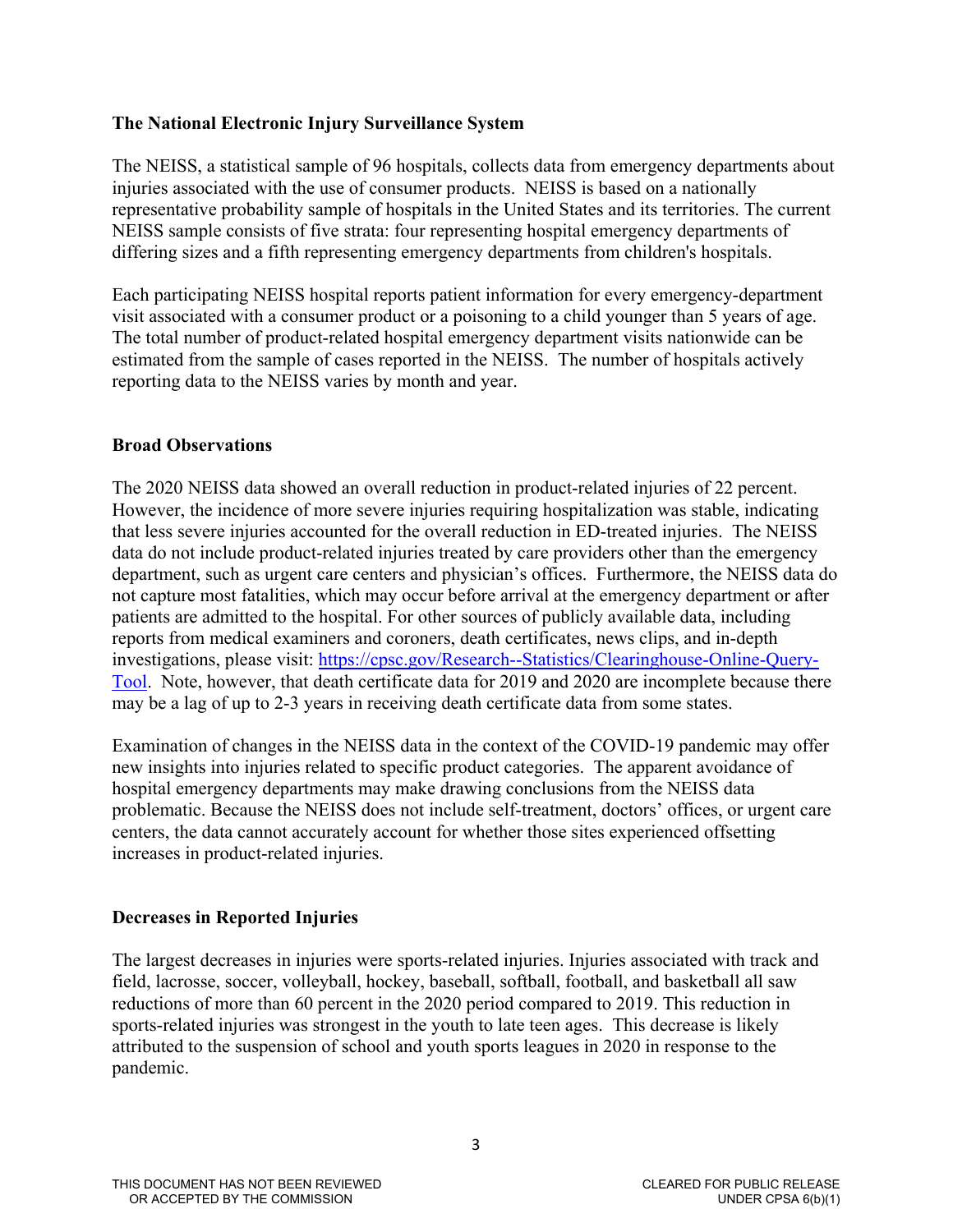The reductions in emergency department visits, however, were not uniform across the range of injury severities in the 2020 period. Severe injuries requiring hospitalization remained relatively stable, while injuries that were treated and released (indicative of being less severe) decreased 25 percent. Visits for relatively minor injuries, such as strains and sprains, decreased 38 percent during the 2020 period, while visits for more severe injuries saw smaller decreases (fractures - 10 percent decrease). These variations lend support to the theory that hospital emergency department visits may have decreased, particularly for less severe injuries, rather than the occurrence of injuries decreasing.

## **Increases in Reported Injuries**

Although there was an overall decrease in hospital-treated injuries during this period, significant increases in emergency-department visits occurred for injuries involving fireworks, protection devices, water skiing/tubing/surfing, power saws, and all-terrain vehicles. Of these, the greatest overall increase in injuries was related to fireworks, with an increase of 57 percent.

From March to December 2020, staff also observed an estimated 5,065 mask-related injuries treated in hospital emergency departments. Forty two percent of these injuries occurred in August and September 2020, which accounts for only 20 percent of the period. Staff did not observe any reported mask-related injuries in the 2019 period. The majority of these injuries were the result of skin irritations (*e*.*g*., contusions, abrasions, dermatitis). Staff also found smaller numbers of mask-related injuries resulting from wearers being distracted while putting on, adjusting, or reaching for a mask; experiencing shortness of breath while wearing a mask; having obscured vision while wearing a mask; and having fogged eyeglasses.

## **Key Findings**

 $\overline{a}$ 

Staff categorizes the NEISS data variously, looking at very large, broad categories, such as overall product groupings, age groups, injury diagnosis, ED disposition, and more. With more than 800 active NEISS product codes, analyzing data at the level of individual product codes is not practical for this memorandum. Instead, staff grouped similar products and summarized the incidents involving the similar products. The NEISS data can also be split into smaller and cross-sectional subgroups to look for areas of significant increases and decreases that might be hidden in the larger groupings.

The tables below show some of the largest decreases and increases in estimated product-related injuries treated in emergency departments, comparing the March to December 2019 and 2020 periods, along with an indicator of statistical significance. [4](#page-3-0)

<span id="page-3-0"></span><sup>4</sup> Consistent with how NEISS estimates are displayed with the online query system, estimates below 1,200 are not listed.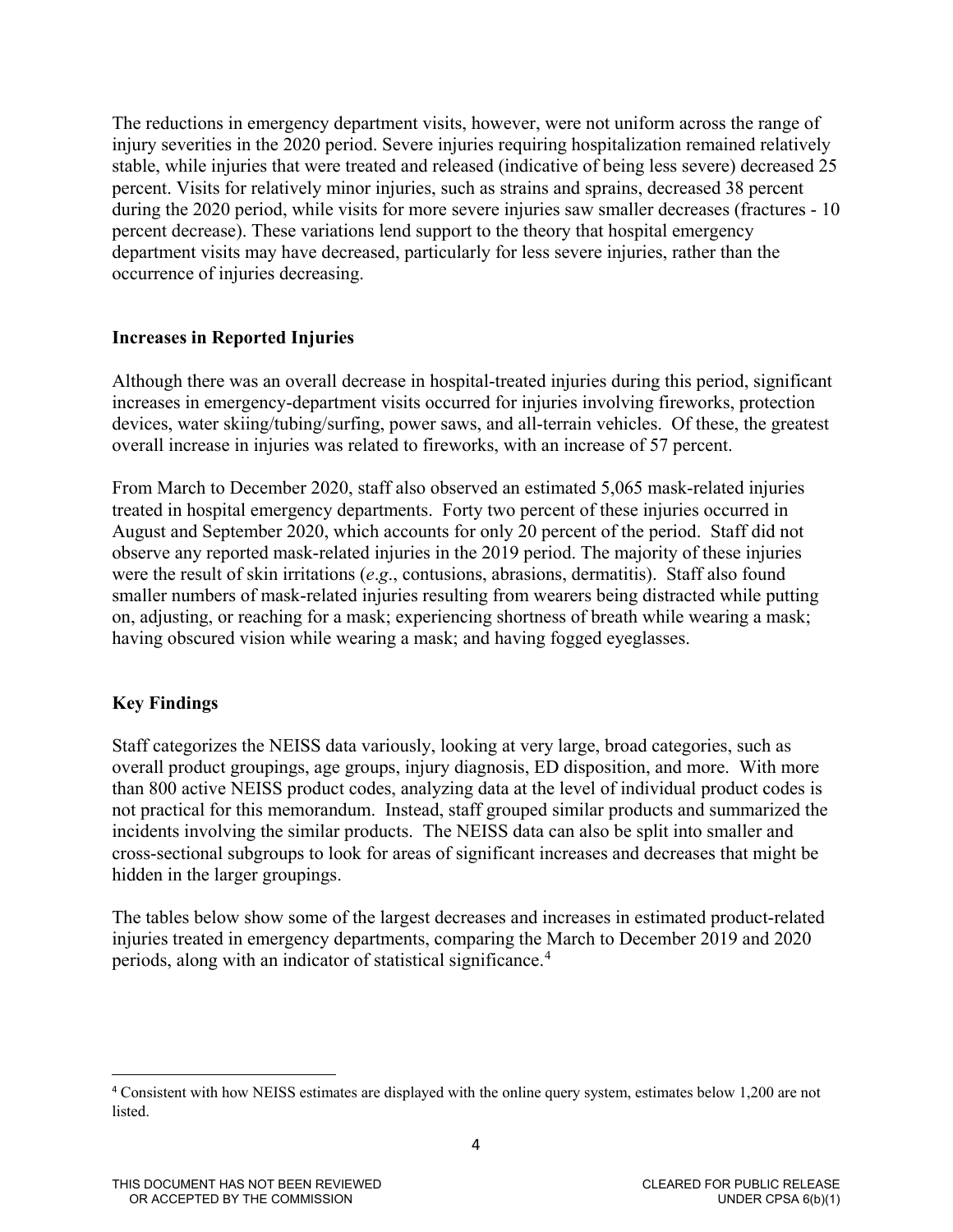|                |               |               | Percent | Statistically |         |
|----------------|---------------|---------------|---------|---------------|---------|
| Month          | 2019 Estimate | 2020 Estimate | Change  | Significant   | p-value |
| March          | 1,098,432     | 820,699       | $-25%$  | Yes           | 0.00    |
| April          | 1,126,320     | 617,168       | $-45%$  | Yes           | 0.00    |
| May            | 1,208,423     | 863,676       | $-29%$  | Yes           | 0.00    |
| June           | 1,153,520     | 943,995       | $-18%$  | Yes           | 0.00    |
| July           | 1,237,126     | 1,005,710     | $-19%$  | Yes           | 0.00    |
| August         | 1,214,431     | 1,010,835     | $-17%$  | Yes           | 0.00    |
| September      | 1,224,812     | 994,038       | $-19%$  | Yes           | 0.00    |
| October        | 1,170,770     | 964,795       | $-18%$  | Yes           | 0.00    |
| November       | 1,042,082     | 900,515       | $-14%$  | Yes           | 0.00    |
| December       | 1,039,372     | 857,300       | $-18%$  | Yes           | 0.00    |
| March-December | 11,515,322    | 8,957,673     | $-22\%$ | Yes           | 0.00    |

**Table 1: Estimated Consumer Product-Related Emergency Department Visits By Month, March 1-December 31, 2020** 

| <b>Table 2: Product Groups with Greatest Decrease in Estimated Injuries</b> |
|-----------------------------------------------------------------------------|
| March 1-December 31, 2020                                                   |

|                                     | 2019     | 2020     | Percent | Statistically |         |
|-------------------------------------|----------|----------|---------|---------------|---------|
| <b>Product Group</b>                | Estimate | Estimate | Change  | Significant   | p-value |
| Track & Field Activities, Equipment | 24,763   | 6,117    | $-75%$  | Yes           | 0.00    |
| Lacrosse, Rugby, Misc. Ball Games   | 64,361   | 17,941   | $-72%$  | Yes           | 0.00    |
| Miscellaneous Sports                | 199,879  | 65,116   | $-67%$  | Yes           | 0.00    |
| Soccer                              | 167,852  | 55,211   | $-67%$  | Yes           | 0.00    |
| Volleyball                          | 45,144   | 16,593   | $-63%$  | Yes           | 0.00    |
| Hockey, All Kinds                   | 28,429   | 10,611   | $-63%$  | Yes           | 0.00    |
| Bowling                             | 13,435   | 5,094    | $-62%$  | Yes           | 0.00    |
| Football                            | 279,628  | 106,280  | $-62%$  | Yes           | 0.00    |
| Basketball                          | 326,148  | 125,535  | $-62%$  | Yes           | 0.00    |
| Baseball/Softball                   | 147,242  | 56,765   | $-61%$  | Yes           | 0.00    |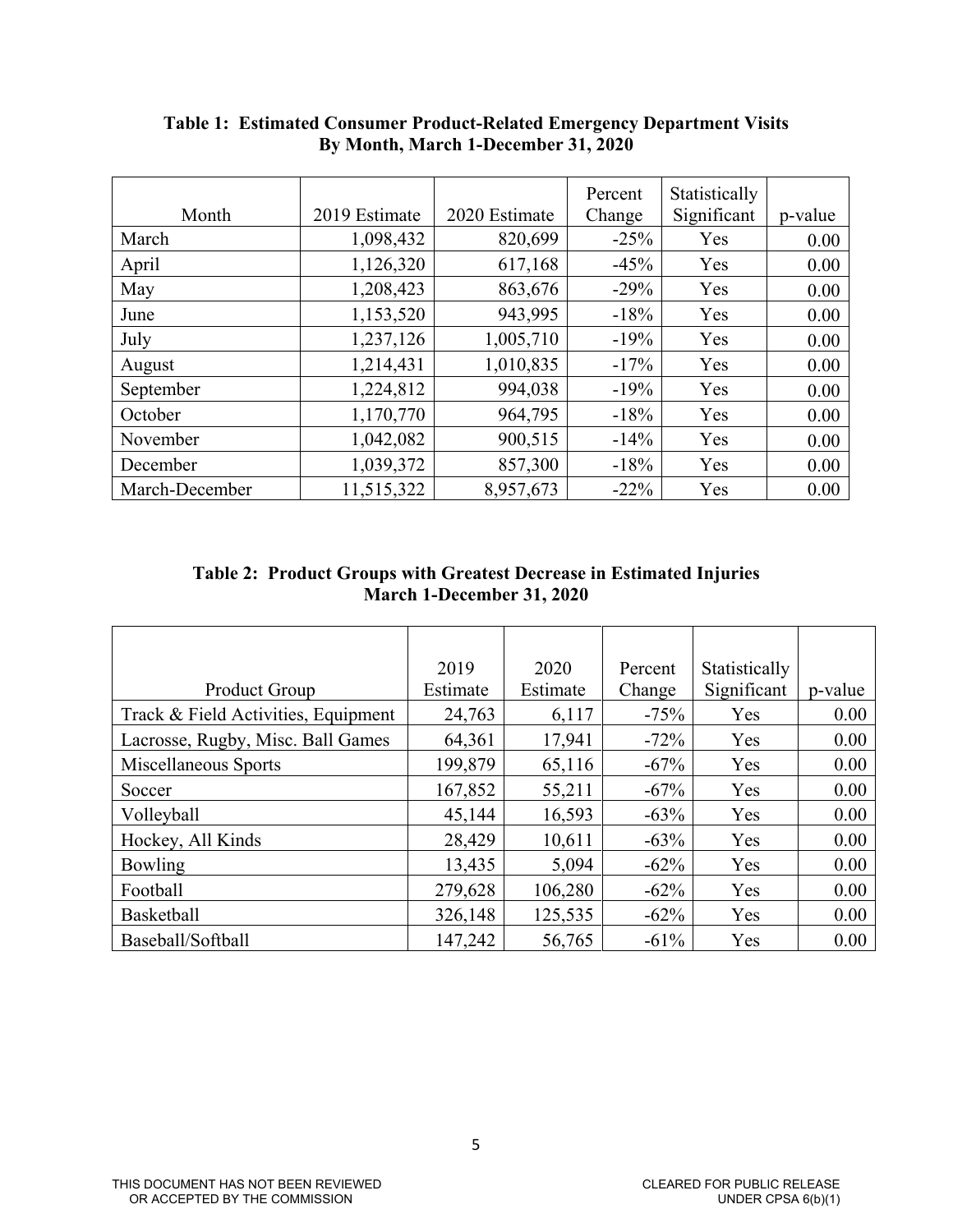|                               | 2019     | 2020     | Percent | Statistically |         |
|-------------------------------|----------|----------|---------|---------------|---------|
| Product Group                 | Estimate | Estimate | Change  | Significant   | p-value |
| Fireworks & Flares            | 9,486    | 14,865   | 57%     | Yes           | 0.00    |
| Protection Devices**          | 10,708   | 14,194   | 33%     | Yes           | 0.06    |
| Archery                       | 3,287    | 3,974    | 21%     |               | 0.26    |
| Misc. Construction Materials  | 17,720   | 21,294   | 20%     |               | 0.16    |
| Toboggans, Sleds, Snow Discs  | 3,632    | 4,358    | 20%     |               | 0.24    |
| Chain Saws                    | 22,276   | 26,680   | 20%     |               | 0.12    |
| Water Skiing, Tubing, Surfing | 17,333   | 20,750   | 20%     | Yes           | 0.03    |
| Holiday, Party Supplies       | 16,225   | 19,308   | 19%     |               | 0.09    |
| <b>Massage Devices</b>        | 4,217    | 4,938    | 17%     |               | 0.27    |
| Power Home Workshop Saws, All | 63,424   | 72,428   | 14%     | Yes           | 0.01    |
| ATVs, Mopeds, Minibikes       | 185,496  | 210,261  | 13%     | Yes           | 0.02    |

## **Table 3: Product Groups with Greatest Increase in Estimated Injuries March 1-December 31, 2020**

\*\*Includes personal protection devices, including those that protect eyes, ears, & respiration, such as face coverings

### **Table 4: Estimated Product-Related Injuries Treated in Hospital Emergency Departments By Disposition, March 1-December 31, 2020**

| Disposition**                 | 2019<br>Estimate | 2020<br>Estimate | Percent<br>Change | Statistically<br>Significant | p-value |
|-------------------------------|------------------|------------------|-------------------|------------------------------|---------|
| Treated or Left without Being |                  |                  |                   |                              |         |
| Seen                          | 10,191,941       | 7,629,970        | $-25%$            | Yes                          | 0.00    |
| Hospitalized, Transferred, or |                  |                  |                   |                              |         |
| Held for Observation          | 1,316,432        | 1,318,717        | 0%                |                              | 0.40    |
| Death                         | 6,949            | 8,986            | 29%               |                              | 0.07    |

\*\* Disposition is used as a proxy for the severity of the injury on the assumption that minor injuries are usually treated and released, and severe injuries may require hospitalization.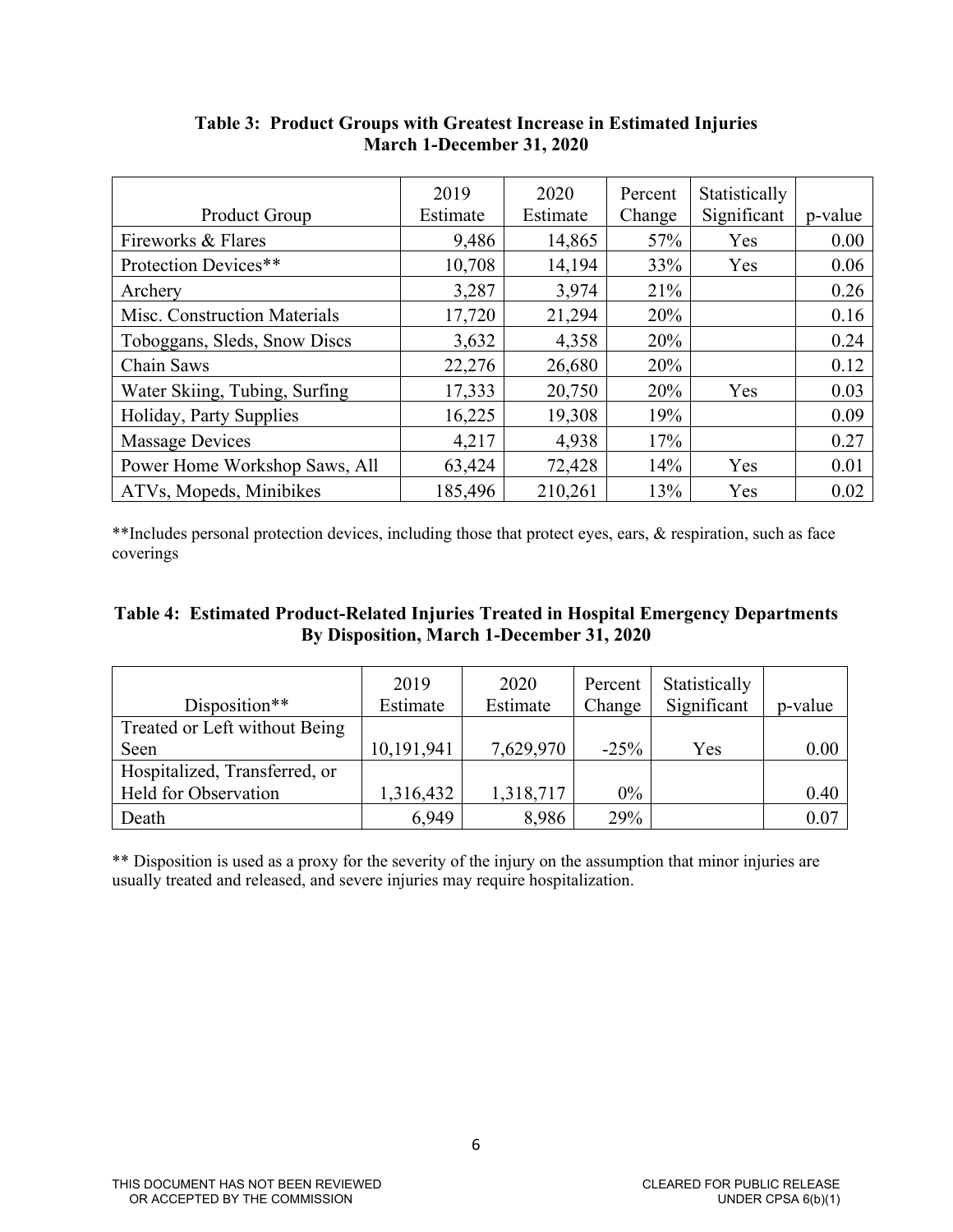|                 |                      | 2019     | 2020     | Percent | Statistically |         |
|-----------------|----------------------|----------|----------|---------|---------------|---------|
| Disposition**   | <b>Product Group</b> | Estimate | Estimate | Change  | Significant   | p-value |
|                 | Track & Field        |          |          |         |               |         |
|                 | Activities,          |          |          |         |               |         |
| Treated/LWBS    | Equipment            | 23,714   | 5,767    | $-76%$  | Yes           | 0.00    |
|                 | Lacrosse, Rugby,     |          |          |         |               |         |
| Treated/LWBS    | Misc. Ball Games     | 61,540   | 16,626   | $-73%$  | Yes           | 0.00    |
|                 | Miscellaneous        |          |          |         |               |         |
| Treated/LWBS    | <b>Sports</b>        | 193,399  | 61,833   | $-68%$  | Yes           | 0.00    |
| Treated/LWBS    | Soccer               | 163,812  | 53,835   | $-67%$  | Yes           | 0.00    |
| Hosp/Trans/Held | Soccer               | 4,040    | 1,375    | $-66%$  | Yes           | 0.00    |
| Treated/LWBS    | Volleyball           | 44,606   | 16,359   | $-63%$  | Yes           | 0.00    |
| Treated/LWBS    | <b>Bowling</b>       | 12,837   | 4,732    | $-63%$  | Yes           | 0.00    |
| Treated/LWBS    | Football             | 272,594  | 102,329  | $-62%$  | Yes           | 0.00    |
|                 | Playground           |          |          |         |               |         |
| Hosp/Trans/Held | Equipment            | 13,993   | 5,321    | $-62%$  | Yes           | 0.00    |
| Treated/LWBS    | <b>Basketball</b>    | 321,877  | 122,482  | $-62%$  | Yes           | 0.00    |

## **Table 5: Greatest Decrease in Estimated Injuries by Disposition and Product Group March 1-December 31, 2020**

\*\*Treated and released and Left Without Being Seen (LWBS) are grouped together. Hospitalized, Transferred, and Held for Observation (Hosp/Trans/Held) are grouped together. Disposition is used as a proxy for the severity of the injury on the assumption that minor injuries are usually treated and released, and severe injuries may require hospitalization.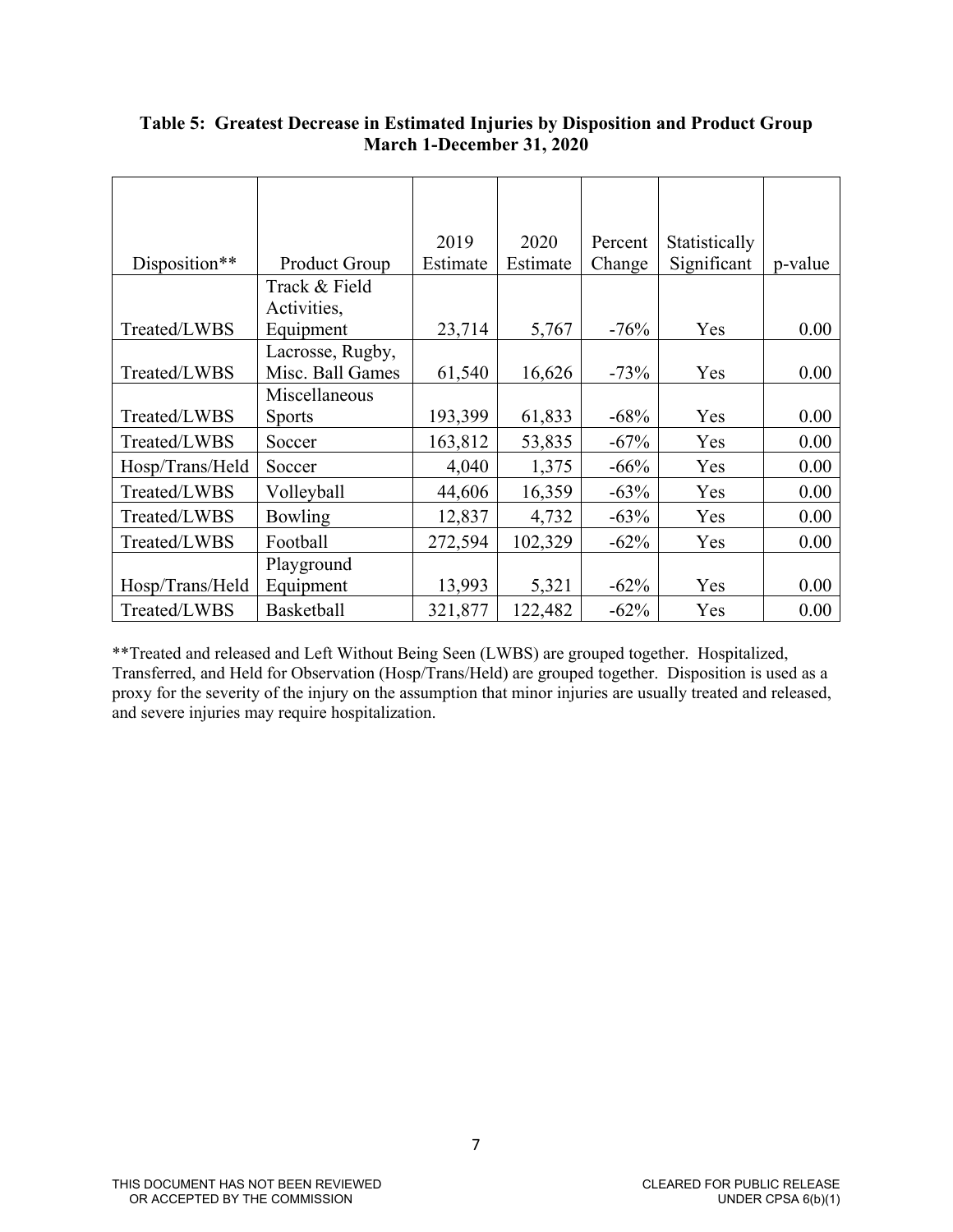|                 |                         | 2019     | 2020     | Percent | Statistically |         |
|-----------------|-------------------------|----------|----------|---------|---------------|---------|
| Disposition**   | Product Group           | Estimate | Estimate | Change  | Significant   | p-value |
| Hosp/Trans/Held | Fireworks & Flares      | 1,279    | 3,569    | 179%    | Yes           | 0.00    |
| Hosp/Trans/Held | <b>Drinking Glasses</b> | 2,240    | 3,979    | 78%     | Yes           | 0.01    |
|                 | <b>Cleaning Agents</b>  |          |          |         |               |         |
| Hosp/Trans/Held | (Exc. Soaps)            | 1,775    | 3,046    | 72%     |               | 0.10    |
|                 | Miscellaneous           |          |          |         |               |         |
| Hosp/Trans/Held | Workshop Equip          | 2,346    | 3,832    | 63%     | Yes           | 0.02    |
|                 | Electric Fixt.,         |          |          |         |               |         |
| Hosp/Trans/Held | Lamps & Equip           | 4,403    | 6,848    | 56%     | Yes           | 0.03    |
|                 | Stairs, Ramps,          |          |          |         |               |         |
| Death           | Landings, Floors        | 1,760    | 2,661    | 51%     |               | 0.13    |
| Hosp/Trans/Held | Chain Saws              | 1,396    | 2,028    | 45%     |               | 0.18    |
|                 | All Skateboards,        |          |          |         |               |         |
|                 | Scooters,               |          |          |         |               |         |
| Hosp/Trans/Held | Hoverboards             | 10,893   | 15,171   | 39%     | Yes           | 0.03    |
| Treated/LWBS    | Fireworks & Flares      | 8,206    | 11,240   | 37%     | Yes           | 0.00    |

# **Table 6: Greatest Increase in Estimated Injuries by Disposition and Product Group March 1-December 31, 2020**

\*\*Treated and released and Left Without Being Seen (LWBS) are grouped together. Hospitalized, transferred, and held for observation (Hosp/Trans/Held) are grouped together. Disposition is used as a proxy for the severity of the injury on the assumption that minor injuries are usually treated and released, and severe injuries may require hospitalization.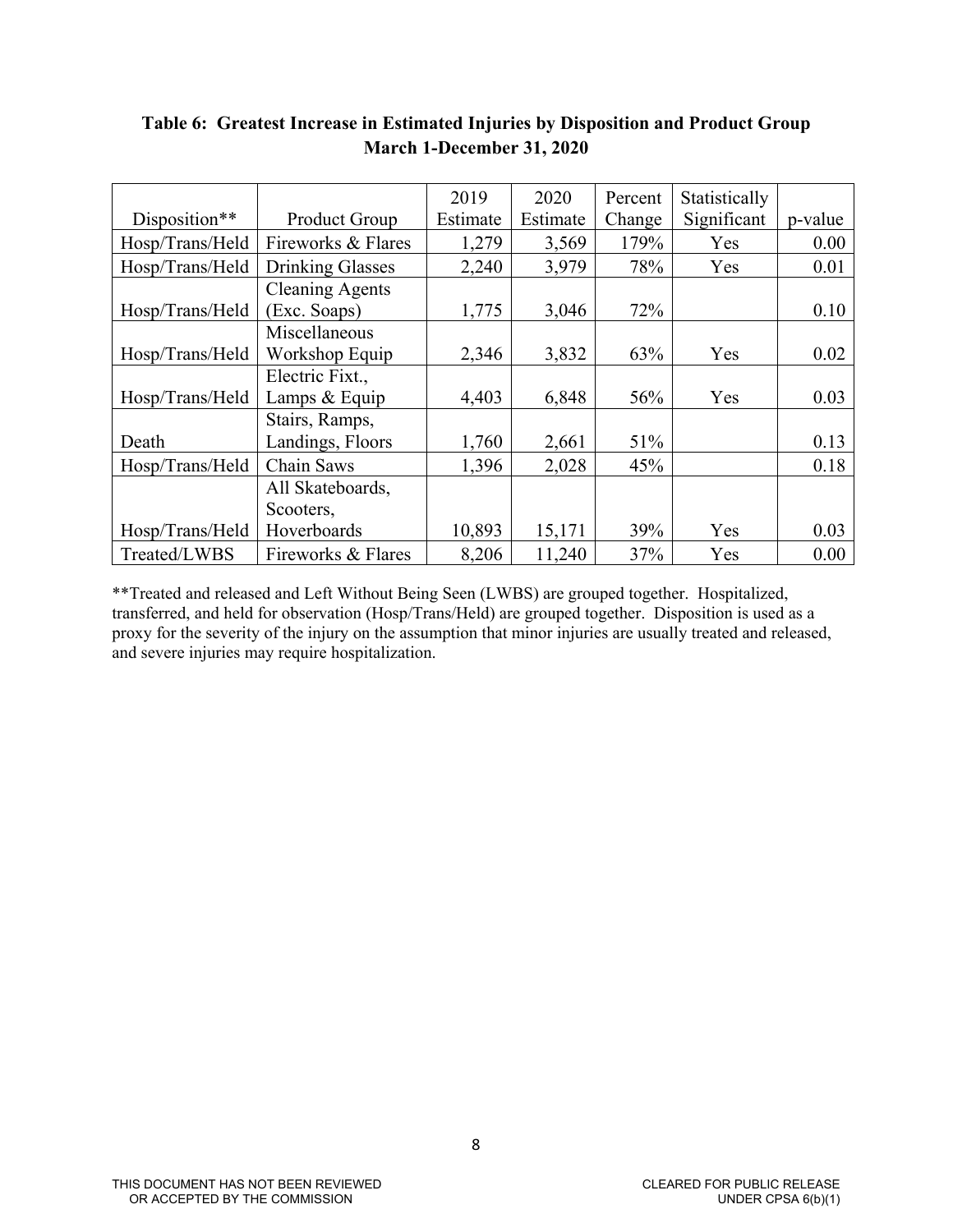|                      |               |               | Percent | Statistically |         |
|----------------------|---------------|---------------|---------|---------------|---------|
| Age Group (in Years) | 2019 Estimate | 2020 Estimate | Change  | Significant   | p-value |
| $0$ to 4             | 1,129,512     | 904,874       | $-20\%$ | Yes           | 0.00    |
| $5$ to $9$           | 826,862       | 565,283       | $-32\%$ | Yes           | 0.00    |
| 10 to 14             | 1,069,764     | 562,287       | $-47%$  | Yes           | 0.00    |
| 15 to 19             | 929,092       | 553,863       | $-40%$  | Yes           | 0.00    |
| 20 to 29             | 1,249,113     | 995,916       | $-20%$  | Yes           | 0.00    |
| 30 to 39             | 1,088,636     | 919,923       | $-15%$  | Yes           | 0.00    |
| 40 to 49             | 920,779       | 788,763       | $-14%$  | Yes           | 0.00    |
| 50 to 59             | 1,078,930     | 899,821       | $-17%$  | Yes           | 0.00    |
| 60 to 69             | 1,078,405     | 953,640       | $-12\%$ | Yes           | 0.00    |
| 70 or older          | 2,144,229     | 1,813,302     | $-15%$  | Yes           | 0.00    |

# **Table 7: Product-Related Emergency Department Visits by Age Group March 1-December 31, 2020**

# **Table 8: Greatest Decrease in Estimated Injuries by Age and Product Group March 1-December 31, 2020**

| Age Group  |                       | 2019     | 2020     | Percent | Statistically |         |
|------------|-----------------------|----------|----------|---------|---------------|---------|
| (in Years) | Product Group         | Estimate | Estimate | Change  | Significant   | p-value |
|            | Lacrosse, Rugby,      |          |          |         |               |         |
| 10 to 14   | Misc. Ball Games      | 19,649   | 2,465    | $-87%$  | Yes           | 0.00    |
|            | Lacrosse, Rugby,      |          |          |         |               |         |
| 15 to 19   | Misc. Ball Games      | 15,825   | 3,290    | $-79%$  | Yes           | 0.00    |
|            | Track & Field         |          |          |         |               |         |
| 10 to 14   | Activities, Equipment | 9,657    | 2,140    | $-78%$  | Yes           | 0.00    |
|            | Lacrosse, Rugby,      |          |          |         |               |         |
| $5$ to $9$ | Misc. Ball Games      | 5,355    | 1,209    | $-77\%$ | Yes           | 0.00    |
|            | Track & Field         |          |          |         |               |         |
| 15 to 19   | Activities, Equipment | 9,221    | 2,204    | $-76%$  | Yes           | 0.00    |
| 10 to 14   | Miscellaneous Sports  | 70,356   | 16,975   | $-76%$  | Yes           | 0.00    |
| 10 to $14$ | <b>Basketball</b>     | 96,435   | 25,623   | $-73%$  | Yes           | 0.00    |
| 10 to 14   | Soccer                | 58,842   | 15,969   | $-73%$  | Yes           | 0.00    |
| $70+$      | Miscellaneous Sports  | 4,649    | 1,365    | $-71%$  | Yes           | 0.00    |
| 15 to 19   | Miscellaneous Sports  | 50,494   | 14,835   | $-71%$  | Yes           | 0.00    |
|            |                       |          |          |         |               |         |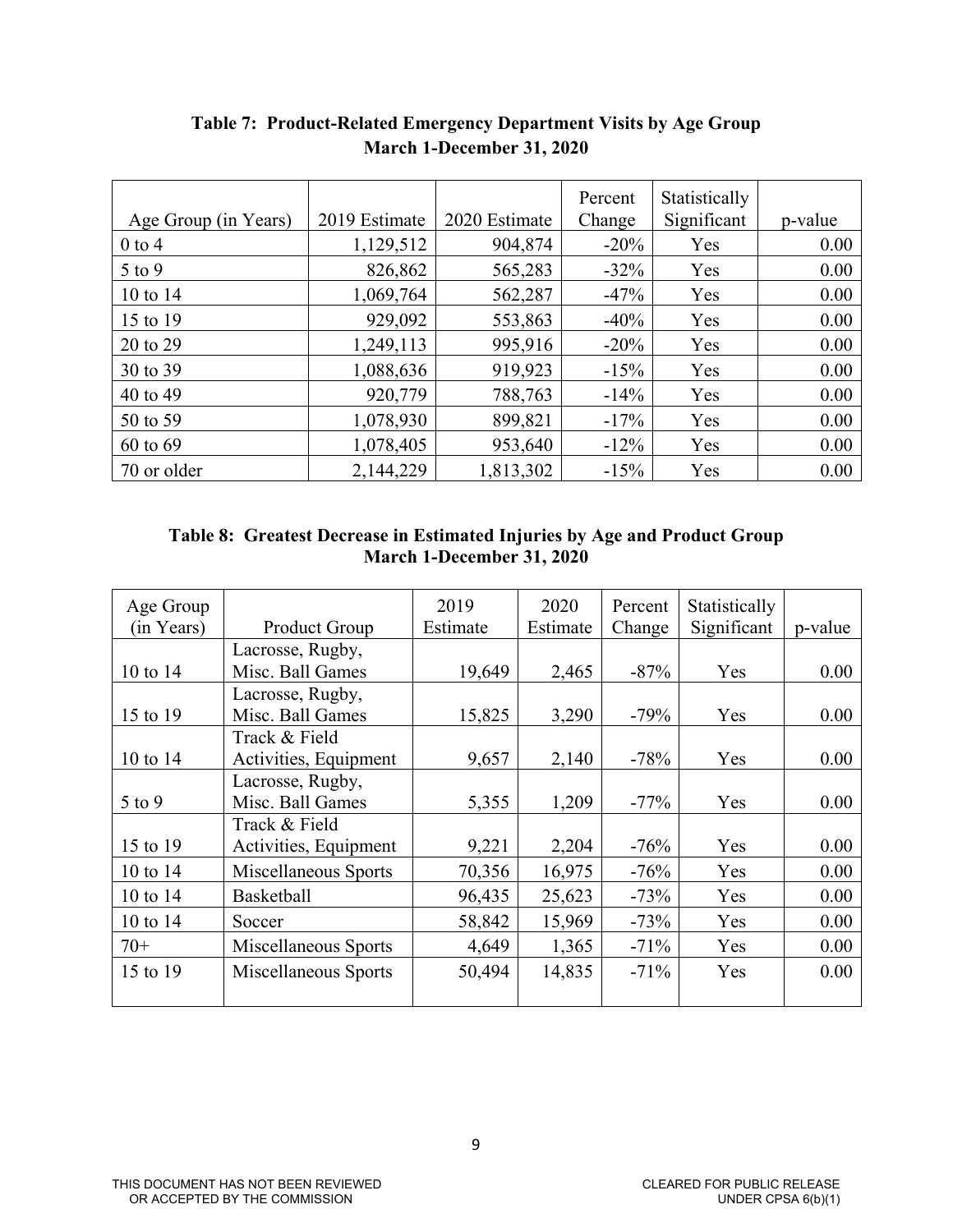| Age Group    |                           | 2019     | 2020     | Percent | Statistically |         |
|--------------|---------------------------|----------|----------|---------|---------------|---------|
| (in Years)   | <b>Product Group</b>      | Estimate | Estimate | Change  | Significant   | p-value |
| 20 to 29     | Fireworks & Flares        | 1,973    | 3,605    | 83%     | Yes           | 0.01    |
|              | Misc. Construction        |          |          |         |               |         |
| $60$ to $69$ | Materials                 | 1,957    | 3,559    | 82%     | Yes           | 0.03    |
| $0$ to 4     | Holiday, Party Supplies   | 1,663    | 2,919    | 75%     | Yes           | 0.05    |
| 40 to 49     | Gasoline & Diesel Fuels   | 1,361    | 2,253    | 65%     |               | 0.10    |
| 20 to 29     | <b>Protection Devices</b> | 1,384    | 2,248    | 62%     |               | 0.13    |
| $5$ to 9     | Batteries, All Types      | 1,256    | 2,031    | 62%     | Yes           | 0.05    |
| $0$ to 4     | Refrigerators, Freezers   | 1,525    | 2,441    | 60%     |               | 0.10    |
|              | Misc. Construction        |          |          |         |               |         |
| 20 to 29     | Materials                 | 2,317    | 3,635    | 57%     |               | 0.10    |
| 30 to 39     | Fireworks & Flares        | 1,702    | 2,664    | 57%     |               | 0.08    |
|              | Water Skiing, Tubing,     |          |          |         |               |         |
| 10 to $14$   | Surfing                   | 1,857    | 2,896    | 56%     |               | 0.06    |

**Table 9: Greatest Increase in Estimated Injuries by Age and Product Group March 1-December 31, 2020** 

### **Table 10: Estimated Product-Related Injuries Treated in Hospital Emergency Departments, By Incident Location March 1-December 31, 2020**

| Incident Location* | 2019<br>estimate | 2020<br>estimate | Percent<br>Change | Statistically<br>Significant | p-value |
|--------------------|------------------|------------------|-------------------|------------------------------|---------|
| School             | 493,072          | 102,976          | $-79%$            | Yes                          | 0.00    |
| <b>Sports</b>      | 1,351,514        | 658,770          | $-51\%$           | Yes                          | 0.00    |
| Public             | 1,000,804        | 681,104          | $-32%$            | Yes                          | 0.00    |
| Home               | 5,413,845        | 4,588,540        | $-15%$            | Yes                          | 0.00    |
| Unknown            | 2,985,684        | 2,668,470        | $-11\%$           |                              | 0.11    |
| <b>Street</b>      | 262,465          | 246,572          | $-6\%$            |                              | 0.28    |
| Farm               | 5,472            | 7,108            | 30%               |                              | 0.15    |
| Mobile Home        | 1,694            | 3,195            | 89%               | Yes                          | 0.03    |

\*Industrial location suppressed due to potentially unstable injury estimate.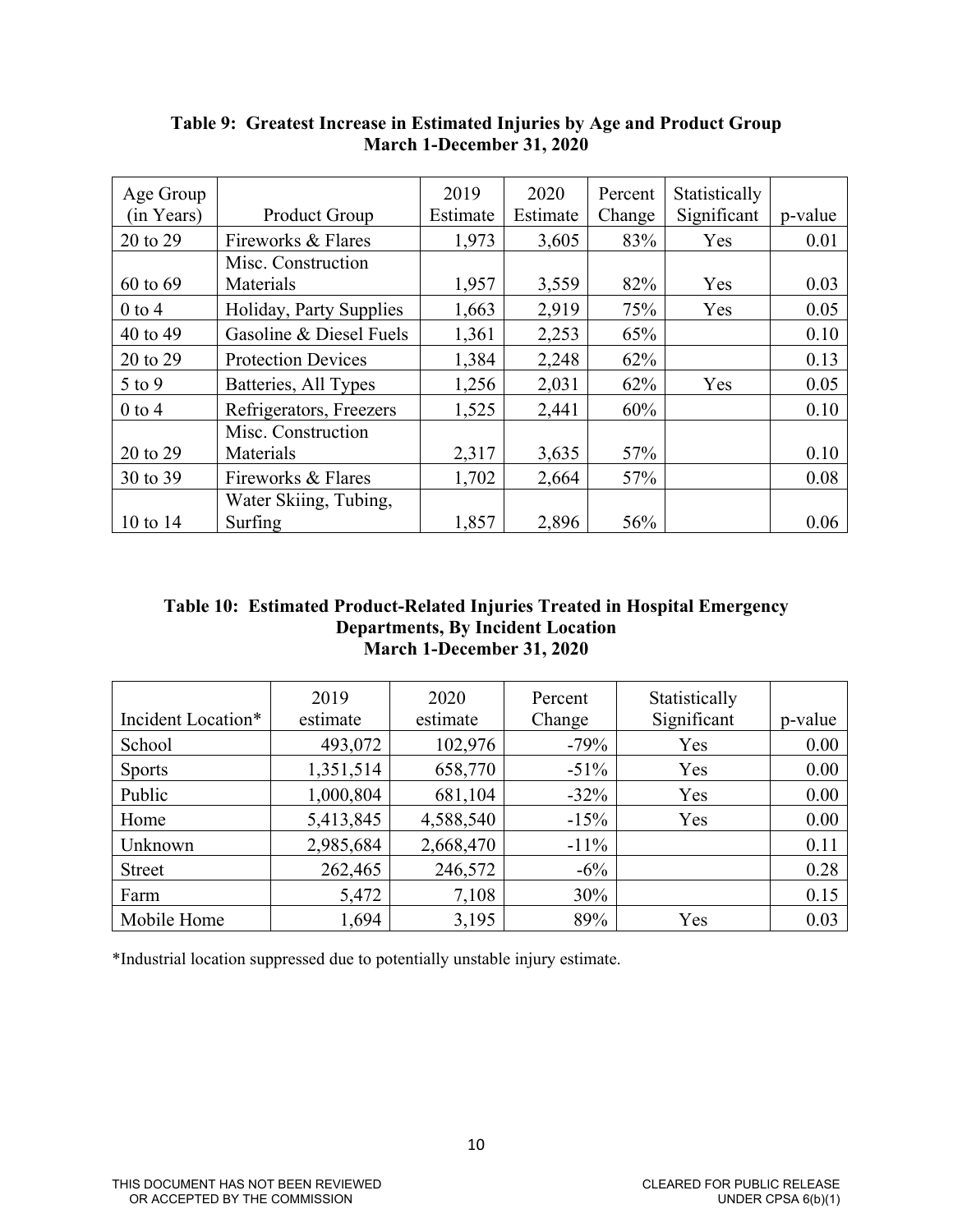CPSC also evaluated changes in vulnerable populations, focusing on children younger than 15 years and seniors ages 70 and older.

| Age Group  |                        | 2019     | 2020     | Percent | Statistically |         |
|------------|------------------------|----------|----------|---------|---------------|---------|
| (in Years) | Product Group          | Estimate | Estimate | Change  | Significant   | p-value |
|            | Lacrosse, Rugby, Misc. |          |          |         |               |         |
| 10 to 14   | <b>Ball Games</b>      | 19,649   | 2,465    | $-87%$  | Yes           | 0.00    |
|            | Track & Field          |          |          |         |               |         |
| 10 to 14   | Activities, Equipment  | 9,657    | 2,140    | $-78%$  | Yes           | 0.00    |
|            | Lacrosse, Rugby, Misc. |          |          |         |               |         |
| $5$ to $9$ | <b>Ball Games</b>      | 5,355    | 1,209    | $-77\%$ | Yes           | 0.00    |
| 10 to 14   | Miscellaneous Sports   | 70,356   | 16,975   | $-76%$  | Yes           | 0.00    |
| 10 to $14$ | <b>Basketball</b>      | 96,435   | 25,623   | $-73%$  | Yes           | 0.00    |
| 10 to $14$ | Soccer                 | 58,842   | 15,969   | $-73%$  | Yes           | 0.00    |
| 10 to 14   | Baseball/Softball      | 46,212   | 14,665   | $-68%$  | Yes           | 0.00    |
| 10 to 14   | Volleyball             | 15,337   | 4,884    | $-68%$  | Yes           | 0.00    |
| 10 to $14$ | Exercise & Equipment   | 28,228   | 9,029    | $-68%$  | Yes           | 0.00    |
| $5$ to 9   | Soccer                 | 16,514   | 5,347    | $-68%$  | Yes           | 0.00    |

### **Table 11: Greatest Decrease in Estimated Injuries by Age and Product Group Among Children Ages 0 to 14 Years March 1-December 31, 2020**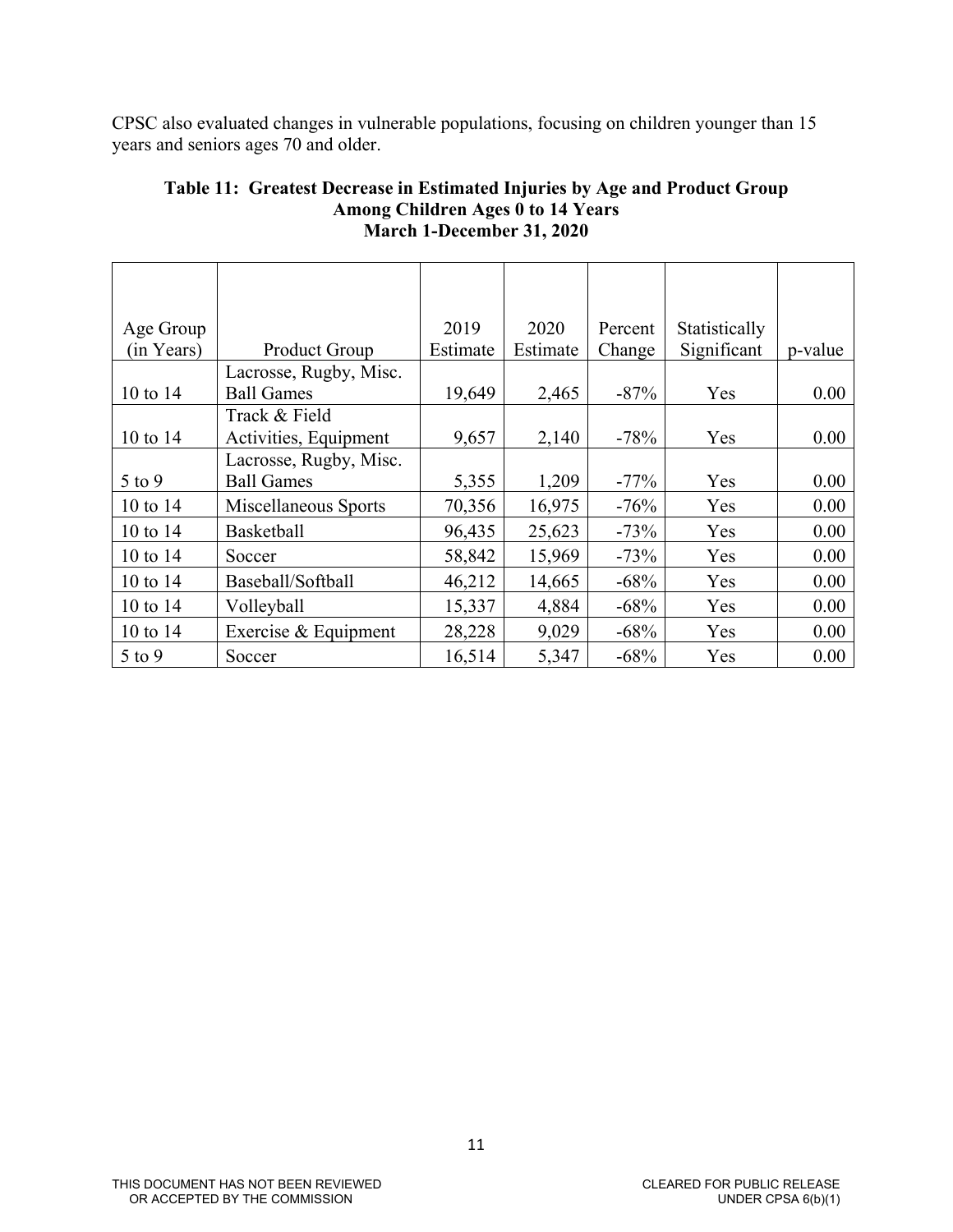| Age Group  |                         | 2019     | 2020     | Percent | Statistically |         |
|------------|-------------------------|----------|----------|---------|---------------|---------|
| (in Years) | <b>Product Group</b>    | Estimate | Estimate | Change  | Significant   | p-value |
| $0$ to 4   | Holiday, Party Supplies | 1,663    | 2,919    | 75%     | Yes           | 0.05    |
| 5 to 9     | Batteries, All Types    | 1,256    | 2,031    | 62%     | Yes           | 0.05    |
| $0$ to 4   | Refrigerators, Freezers | 1,525    | 2,441    | 60%     |               | 0.10    |
|            | Water Skiing, Tubing,   |          |          |         |               |         |
| 10 to 14   | Surfing                 | 1,857    | 2,896    | 56%     |               | 0.06    |
|            | Cleaning Equip, Non-    |          |          |         |               |         |
| $5$ to $9$ | Caustic/Detergent       | 1,556    | 2,316    | 49%     |               | 0.11    |
|            | Skateboards, Scooters,  |          |          |         |               |         |
| 10 to 14   | Hoverboards             | 28,812   | 42,125   | 46%     | Yes           | 0.00    |
|            | Beach, Picnic, Camping  |          |          |         |               |         |
| $5$ to $9$ | Equipment               | 2,023    | 2,928    | 45%     |               | 0.08    |
| $0$ to $4$ | Batteries, All Types    | 3,989    | 5,673    | 42%     | Yes           | 0.01    |
| $0$ to $4$ | Fishing                 | 1,910    | 2,515    | 32%     |               | 0.26    |
|            | Miscellaneous           |          |          |         |               |         |
| $5$ to $9$ | Workshop Equipment      | 1,204    | 1,583    | 32%     |               | 0.27    |

## **Table 12: Greatest Increase in Estimated Injuries by Age and Product Group Among Children Ages 0 to 14 Years March 1-December 31, 2020**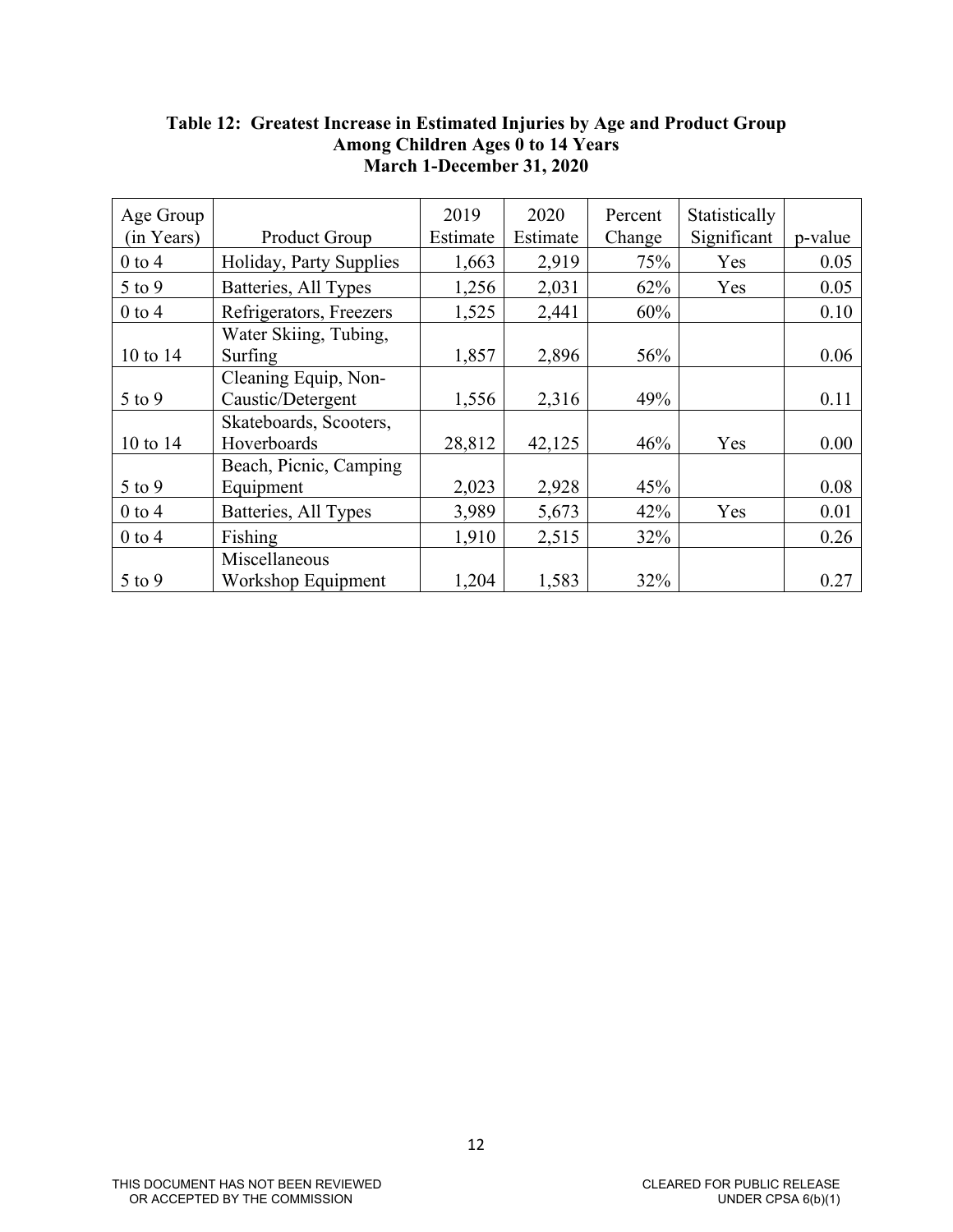| Age Group   |                             | 2019     | 2020     | Percent | Statistically |         |
|-------------|-----------------------------|----------|----------|---------|---------------|---------|
| (in Years)  | <b>Product Group</b>        | Estimate | Estimate | Change  | Significant   | p-value |
| 70 or older | Miscellaneous Sports        | 4,649    | 1,365    | $-71%$  | Yes           | 0.00    |
| 70 or older | Elevators, Other Lifts      | 8,342    | 3,518    | $-58%$  | Yes           | 0.00    |
|             | <b>Holders for Personal</b> |          |          |         |               |         |
| 70 or older | Items                       | 5,646    | 3,057    | $-46%$  | Yes           | 0.05    |
|             | ATVs, Mopeds,               |          |          |         |               |         |
| 70 or older | Minibikes, etc.             | 12,852   | 7,366    | $-43%$  | Yes           | 0.00    |
|             | Cleaning Agents (Exc.       |          |          |         |               |         |
| 70 or older | Soaps)                      | 2,683    | 1,622    | $-40%$  | Yes           | 0.04    |
|             | Lacrosse, Rugby, Misc.      |          |          |         |               |         |
| 70 or older | <b>Ball Games</b>           | 4,269    | 2,618    | $-39%$  |               | 0.17    |
| 70 or older | Misc. Personal Use Items    | 7,450    | 4,665    | $-37%$  | Yes           | 0.01    |
| 70 or older | <b>Grooming Devices</b>     | 6,404    | 4,264    | $-33%$  | Yes           | 0.02    |
|             | Outside Attached Struct.    |          |          |         |               |         |
| 70 or older | & Materials                 | 3,570    | 2,418    | $-32\%$ |               | 0.15    |
| 70 or older | Air Conditioners            | 1,880    | 1,279    | $-32%$  |               | 0.14    |

## **Table 13: Greatest Decrease in Estimated Injuries by Age and Product Group Among Adults Ages 70 or Older March 1-December 31, 2020**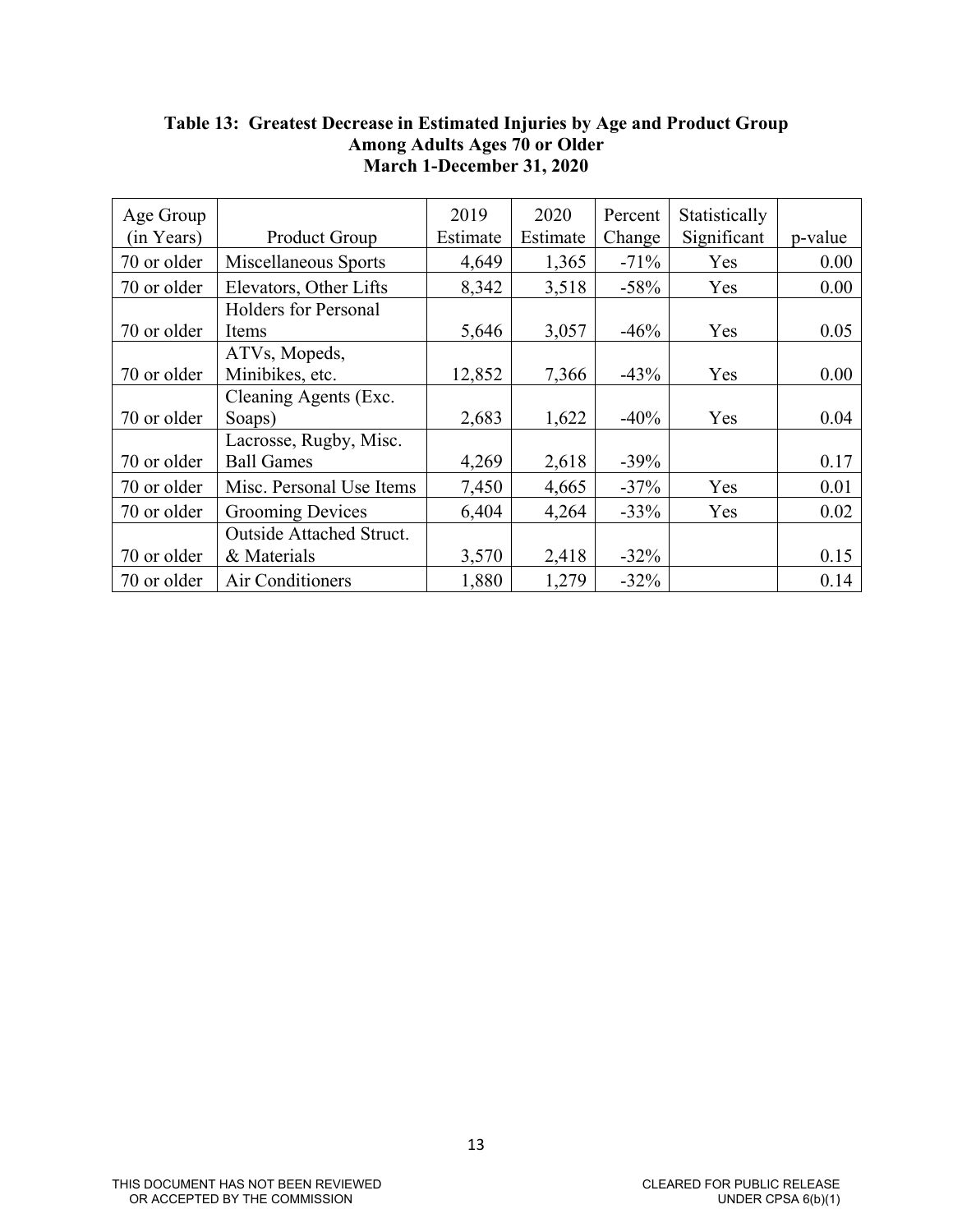| Age Group   |                           | 2019     | 2020     | Percent | Statistically |         |
|-------------|---------------------------|----------|----------|---------|---------------|---------|
| (in Years)  | <b>Product Group</b>      | Estimate | Estimate | Change  | Significant   | p-value |
| 70 or older | Chain Saws                | 2,490    | 3,830    | 54%     |               | 0.12    |
|             | <b>Outside Unattached</b> |          |          |         |               |         |
| 70 or older | <b>Structures</b>         | 1,223    | 1,631    | 33%     |               | 0.25    |
| 70 or older | Bicycles & Accessories    | 20,944   | 27,907   | 33%     |               | 0.11    |
|             | Home Fires/CO2/Gas        |          |          |         |               |         |
|             | Vapors with Unknown       |          |          |         |               |         |
| 70 or older | Product                   | 1,474    | 1,938    | 31%     |               | 0.22    |
|             | Miscellaneous Workshop    |          |          |         |               |         |
| 70 or older | Equip                     | 4,486    | 5,373    | 20%     |               | 0.23    |
| 70 or older | <b>Drinking Glasses</b>   | 4,120    | 4,917    | 19%     |               | 0.18    |
| 70 or older | Hand Garden Tools         | 7,539    | 8,916    | 18%     |               | 0.23    |
| 70 or older | Cookware, Pots & Pans     | 2,945    | 3,456    | 17%     |               | 0.27    |
| 70 or older | Fishing                   | 3,889    | 4,551    | 17%     |               | 0.33    |
| 70 or older | Horseback Riding          | 1,796    | 2,065    | 15%     |               | 0.33    |

## **Table 14: Greatest Increase in Estimated Injuries by Age and Product Group Among Adults Ages 70 or Older March 1-December 31, 2020**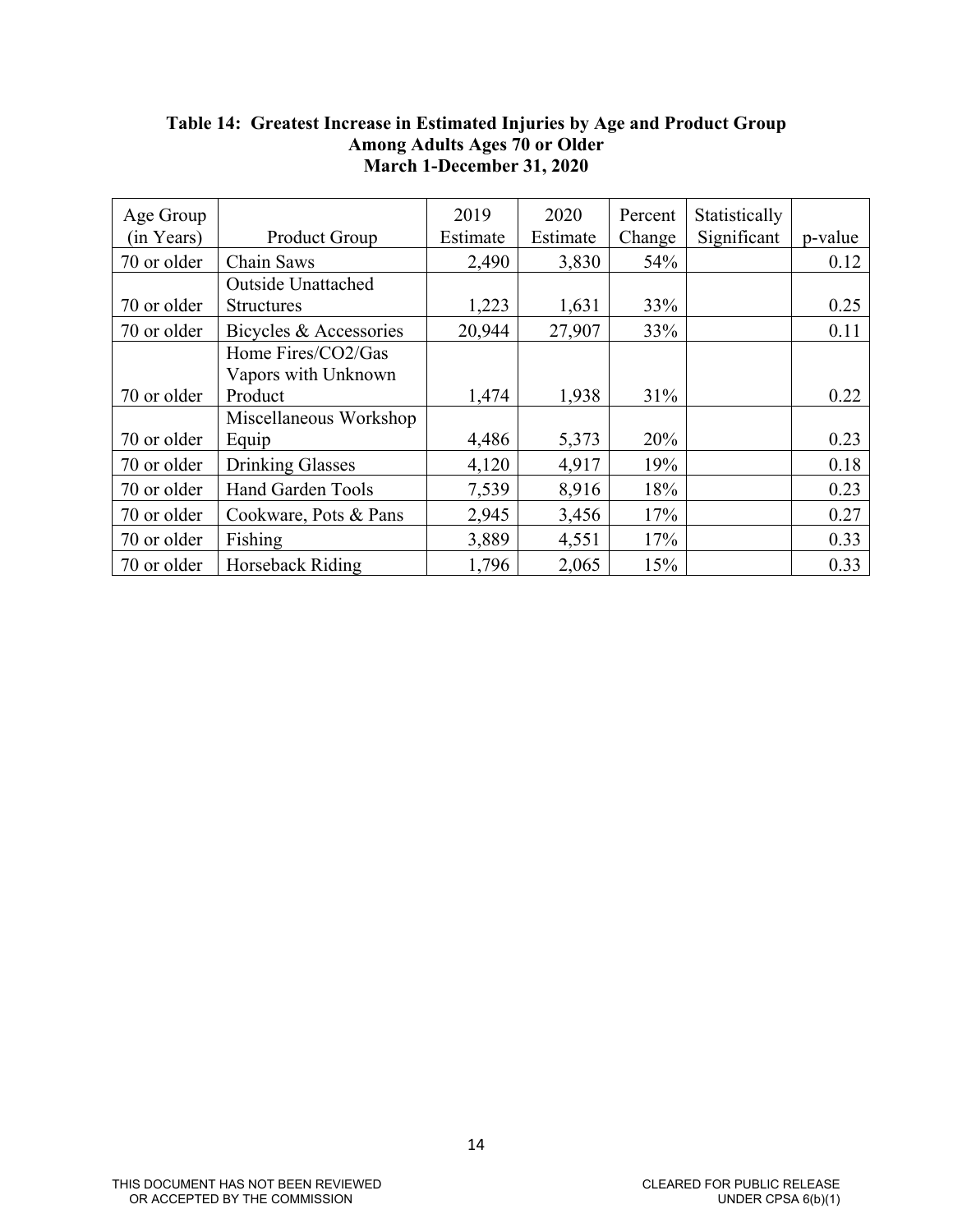Finally, staff looked at trends for several products of focus at CPSC, to evaluate potential changes. Given the likely avoidance of hospital emergency departments during this period, these are for the more serious injuries only (hospitalized/transferred/held). However, it should be noted that these represent changes in emergency department treated injuries, and do not reflect the fatalities that are significant drivers for CPSC interest in these products.

#### **Table 15: Trends in Hospitalized/Transferred/Held Estimated Injuries for CPSC Focus Product Groups March 1-December 31, 2020**

|                                       | 2019     | 2020     | Percent | Statistically |         |
|---------------------------------------|----------|----------|---------|---------------|---------|
| Product Group                         | Estimate | Estimate | Change  | Significant   | p-value |
| All Nursery Equipment                 | 2,332    | 2,185    | $-6\%$  |               | 0.39    |
| All Scooter, Skateboards, Hoverboards | 10,893   | 15,171   | 39%     | Yes           | 0.03    |
| ATVs, Mopeds, Minibikes, etc.         | 28,141   | 37,119   | 32%     | Yes           | 0.00    |
| Batteries, All Types                  | 1,979    | 1,948    | $-2\%$  |               | 0.40    |
| Cleaning Agents (Exc. Soaps)          | 1,775    | 3.046    | 72%     |               | 0.10    |
| Cleaning Equip, Non-Caustic           |          |          |         |               |         |
| /Detergent                            | 3,611    | 4,135    | 15%     |               | 0.26    |
| Drug Poisonings to Children Under 5   | 7,732    | 6,965    | $-10%$  |               | 0.22    |
| Miscellaneous Toys                    | 4,000    | 4,396    | 10%     |               | 0.34    |
| Sills or Frames of Windows or Doors   | 6,938    | 6,723    | $-3\%$  |               | 0.39    |
| Swimming Activity, Pools, Equipment   | 10,578   | 9,740    | $-8\%$  |               | 0.32    |
| Trampolines                           | 4,786    | 5,076    | 6%      |               | 0.37    |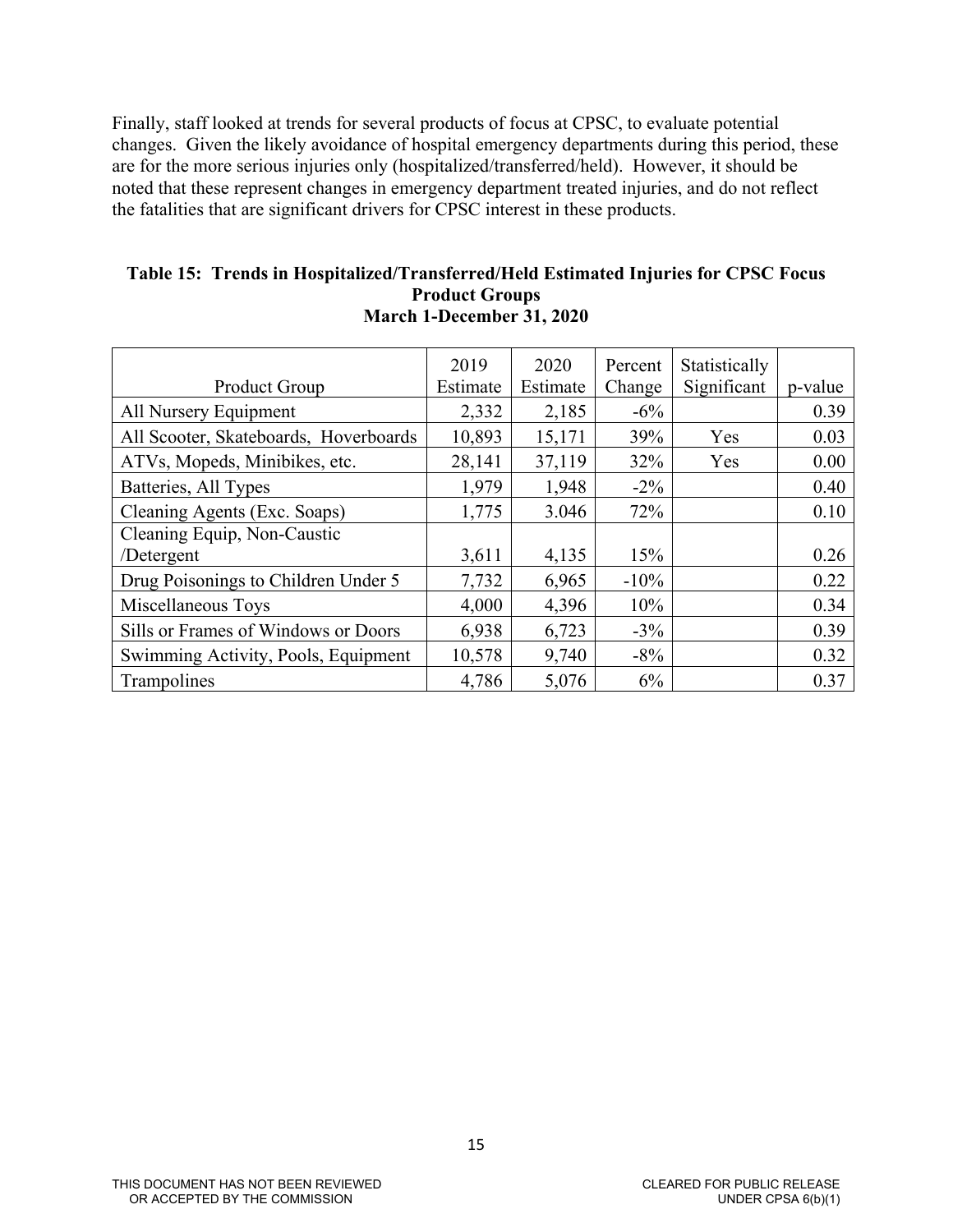# **Appendix A: Product Categories**

Details on specific product codes appear in the NEISS Coding Manual, at: [https://www.cpsc.gov/s3fs-public/2020-CPSC-Only-Non-Trauma-Coding-Manual.pdf?](https://www.cpsc.gov/s3fs-public/2020-CPSC-Only-Non-Trauma-Coding-Manual.pdf) For more information on product groups and subgroups, please see the NEISS Estimates Query Builder at: [https://www.cpsc.gov/cgibin/NEISSQuery/home.aspx.](https://www.cpsc.gov/cgibin/NEISSQuery/home.aspx)

| <b>Product Category</b>                    |
|--------------------------------------------|
| <b>Air Conditioners</b>                    |
| Alarms & Escape Equip                      |
| All Nursery Equipment                      |
| All Toys                                   |
| <b>Amusement Attractions (Incl. Rides)</b> |
| Archery                                    |
| ATVs, Mopeds, Minibikes, etc.              |
| Auto Tools, Accessories, Chemicals         |
| Automatic Doors, Openers                   |
| Baby Carriages, Walkers, etc.              |
| Barbecue Grills, Stoves, Equipment         |
| Baseball/Softball                          |
| <b>Basketball</b>                          |
| Bathtub & Shower Structures                |
| Batteries, All Types                       |
| <b>Battery Chargers/Adaptors</b>           |
| Beach, Picnic, Camping Equipment           |
| Beds, Mattresses, Pillows                  |
| Bicycles & Accessories                     |
| <b>Billiards or Pool</b>                   |
| <b>Blankets</b>                            |
| Bowling                                    |
| Boxing                                     |
| Business, Office Machines, Equipment       |
| <b>Cabinets or Door Hardware</b>           |
| Cans, Other Containers                     |
| Carpets & Rugs                             |
| Ceilings, Walls, Panels (Inside)           |
| Chain Saws                                 |
| Chains                                     |
| Chairs, Sofas & Sofa Beds                  |
| Children's Sports/Hobby Equip.             |
| Chimneys, Fireplaces                       |
| Cigarettes, etc., Lighters, Fuel           |
| Cleaning Agents (Exc. Soaps)               |
| Cleaning Equip, Non-Caustic/Detergent      |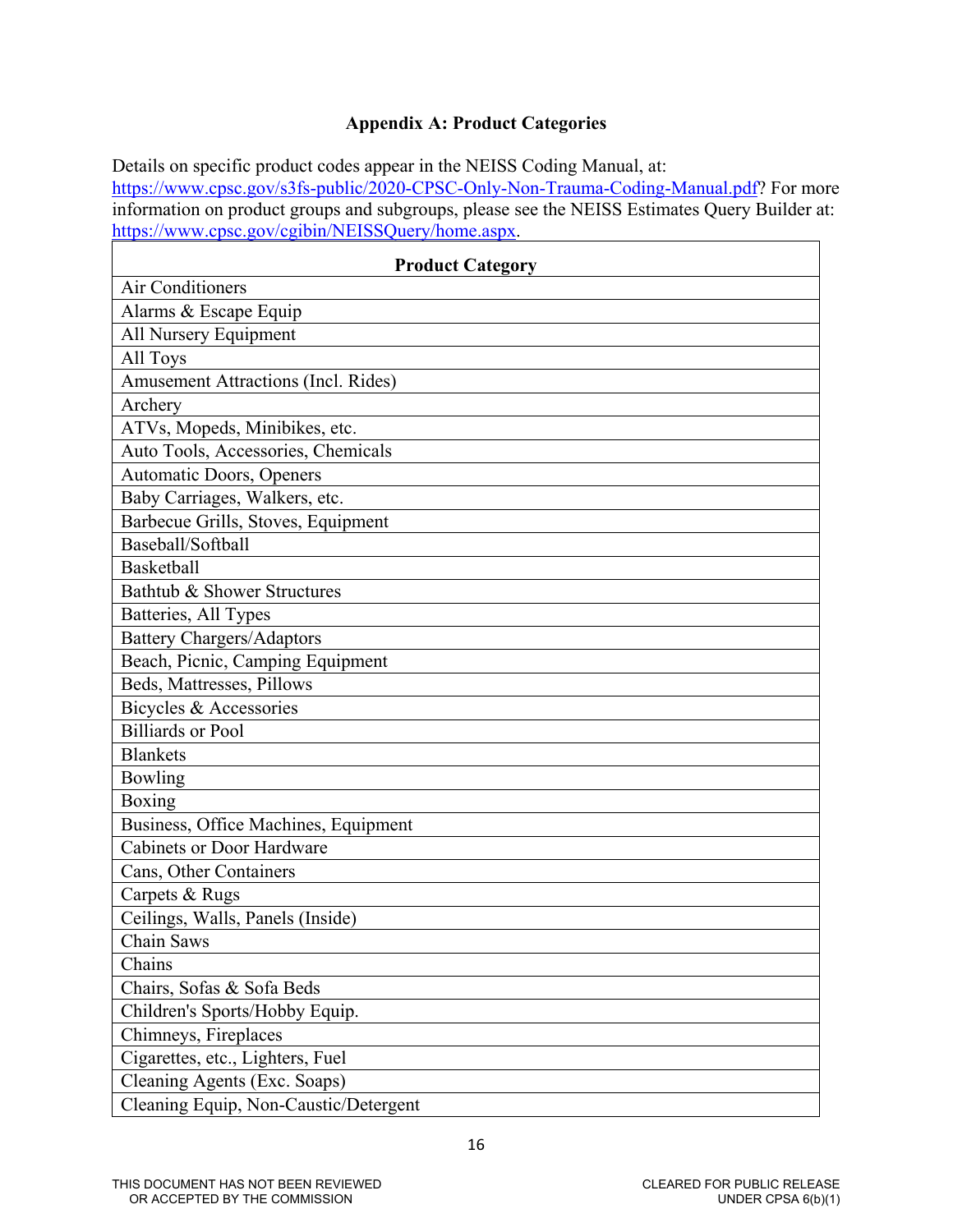| <b>Product Category</b>                           |
|---------------------------------------------------|
| Clothing, All                                     |
| Cooking Ranges, Ovens, etc.                       |
| Cookware, Pots & Pans                             |
| Counters & Counter Tops                           |
| Cribs, Playpens, Baby Gates                       |
| Curling (Activity, etc.)                          |
| Cutlery, Knives, Unpowered                        |
| Darts                                             |
| Desks, Cabinets, Shelves, Racks                   |
| Dollies, Carts                                    |
| Drain, Oven Cleaners, Caustics                    |
| Drapery Rods & Accessories                        |
| <b>Drinking Glasses</b>                           |
| Drug Poisonings to Children Under 5               |
| Electric Fixtures, Lamps & Equip                  |
| Elevators, Other Lifts                            |
| Engines, Non-Automotive                           |
| Exercise & Equipment                              |
| Fans (Exc. Stove Exhaust Fans)                    |
| Fences                                            |
| Fencing                                           |
| Fireplace Equipment                               |
| Fireworks & Flares                                |
| Fishing                                           |
| Football                                          |
| Fuel-Burning Light G Eq. & Fuels                  |
| Furnaces                                          |
| Gasoline & Diesel Fuels                           |
| Generators & Utility Meters                       |
| Glass Bottles & Jars                              |
| Glass Doors, Windows & Panels                     |
| Golf                                              |
| <b>Grooming Devices</b>                           |
| Group - Cardboard Bags/Plastic Bags/Aluminum Foil |
| <b>Hand Garden Tools</b>                          |
| Handrails, Railings & Banisters                   |
| Hatchets & Axes                                   |
| Heating Stoves & Space Heaters                    |
| High Chairs, Youth Chairs                         |
| Hockey, All Kinds                                 |
| Hoists, Lifts, Jacks, etc.                        |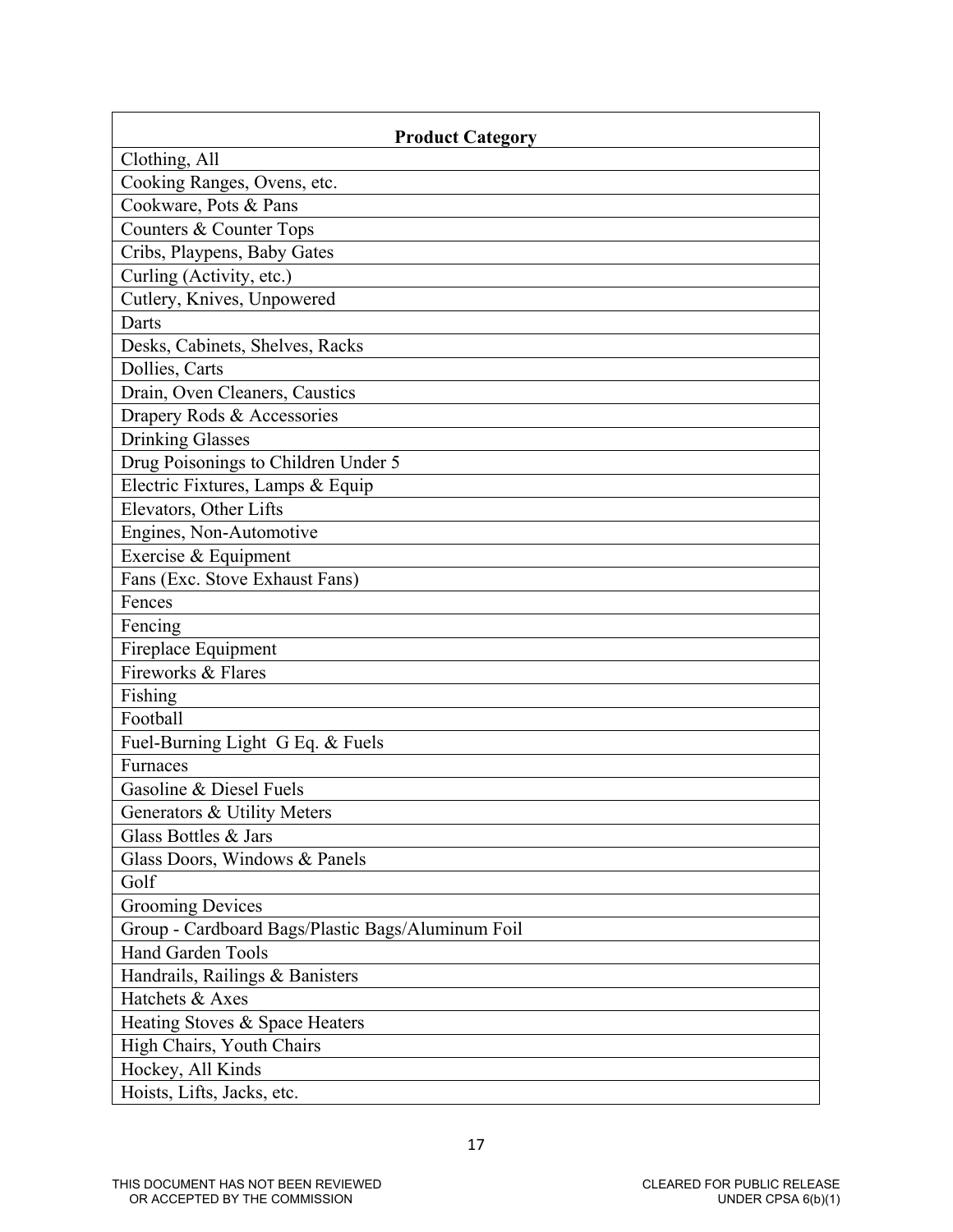| <b>Product Category</b>                        |
|------------------------------------------------|
| Holders for Personal Items                     |
| Holiday, Party Supplies                        |
| Home Fires/Co2/Gas Vapors with Unknown Product |
| Horseback Riding Activity, Equip               |
| Horseshoes                                     |
| Hot Tubs, Spas, Whirlpools                     |
| Ice or Snow Boating                            |
| <b>Infrared Lamps, Saunas</b>                  |
| Insulation                                     |
| Irons, Clothes Steamers (Not Toys)             |
| Lacrosse, Rugby, Misc. Ball Games              |
| Ladders, Stools                                |
| Lawn and Garden Care Equipment                 |
| Lawn Mowers, All Types                         |
| Lumber & Paneling, Separate                    |
| <b>Martial Arts</b>                            |
| <b>Massage Devices</b>                         |
| Mirrors & Mirror Glass                         |
| Misc. Construction Materials                   |
| Misc. Decorating Items                         |
| Misc. Heating and Cooling Equipment            |
| Misc. Hobby Equipment                          |
| Misc. Household Appliances                     |
| Misc. Household Covers and Fabrics             |
| Misc. Personal Use Items                       |
| Miscellaneous                                  |
| Miscellaneous Household Chemicals              |
| Miscellaneous Housewares                       |
| Miscellaneous Sports                           |
| Miscellaneous Toys                             |
| Miscellaneous Workshop Equip.                  |
| Mountain Climbing                              |
| Nails, Carpet Tacks, etc.                      |
| Non-Glass Doors & Panels                       |
| Non-powder Guns, BBs & Pellets                 |
| Other Misc. Furniture & Accessories            |
| Other Power Lawn Equip.                        |
| Outdoor Elect. Lighting Equipment              |
| Outside Attached Structures & Materials        |
| <b>Outside Unattached Structures</b>           |
| Paints, Solvents, Lubricants                   |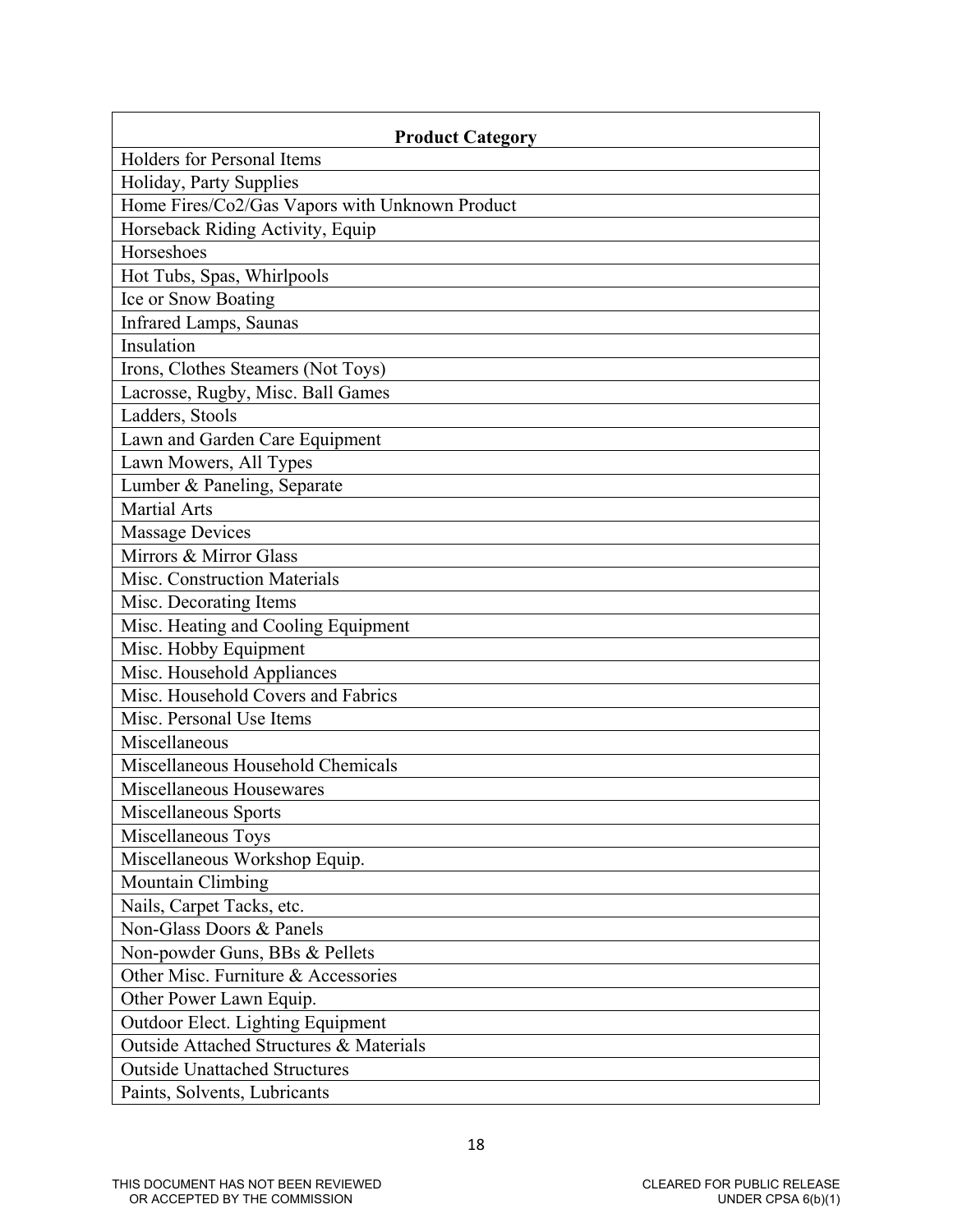| <b>Product Category</b>              |
|--------------------------------------|
| Pipes, Heating & Plumbing            |
| Playground Equipment                 |
| Polishes, Waxes                      |
| Porches, Open Side Floors, etc.      |
| Power Home Tools, Exc. Saws          |
| Power Home Workshop Saws, All        |
| Projectile or Flying Toys            |
| <b>Protection Devices</b>            |
| Pumps                                |
| <b>Racquet Sports</b>                |
| Radiators, All                       |
| Razors, Shavers, Razor Blades        |
| Refrigerators, Freezers              |
| Scales (Not Baby)                    |
| <b>School Supplies</b>               |
| Shuffleboard                         |
| Skateboards, Scooters, Hoverboards   |
| Skating, All Kinds                   |
| <b>Skewers and Picks</b>             |
| <b>Small Kitchen Appliances</b>      |
| Snowmobiles                          |
| Snow Skiing                          |
| Soaps, Detergents                    |
| Soccer                               |
| Sound Recording & Reproducing Equip. |
| Stairs, Ramps, Landings, Floors      |
| Swimming Activity, Pools, Equipment  |
| Tables, All Types                    |
| Tableware & Accessories              |
| Television Sets, Stands              |
| Toboggans, Sleds, Snow Discs, etc.   |
| Toy Chests, Boxes                    |
| Track & Field Activities, Equipment  |
| Trampolines                          |
| Trimmers, Small Power Garden Tools   |
| Unicycles                            |
| Volleyball                           |
| Wagons, Other Ride-On Toys           |
| Washers & Dryers                     |
| <b>Water Heaters</b>                 |
| Water Skiing, Tubing, Surfing        |